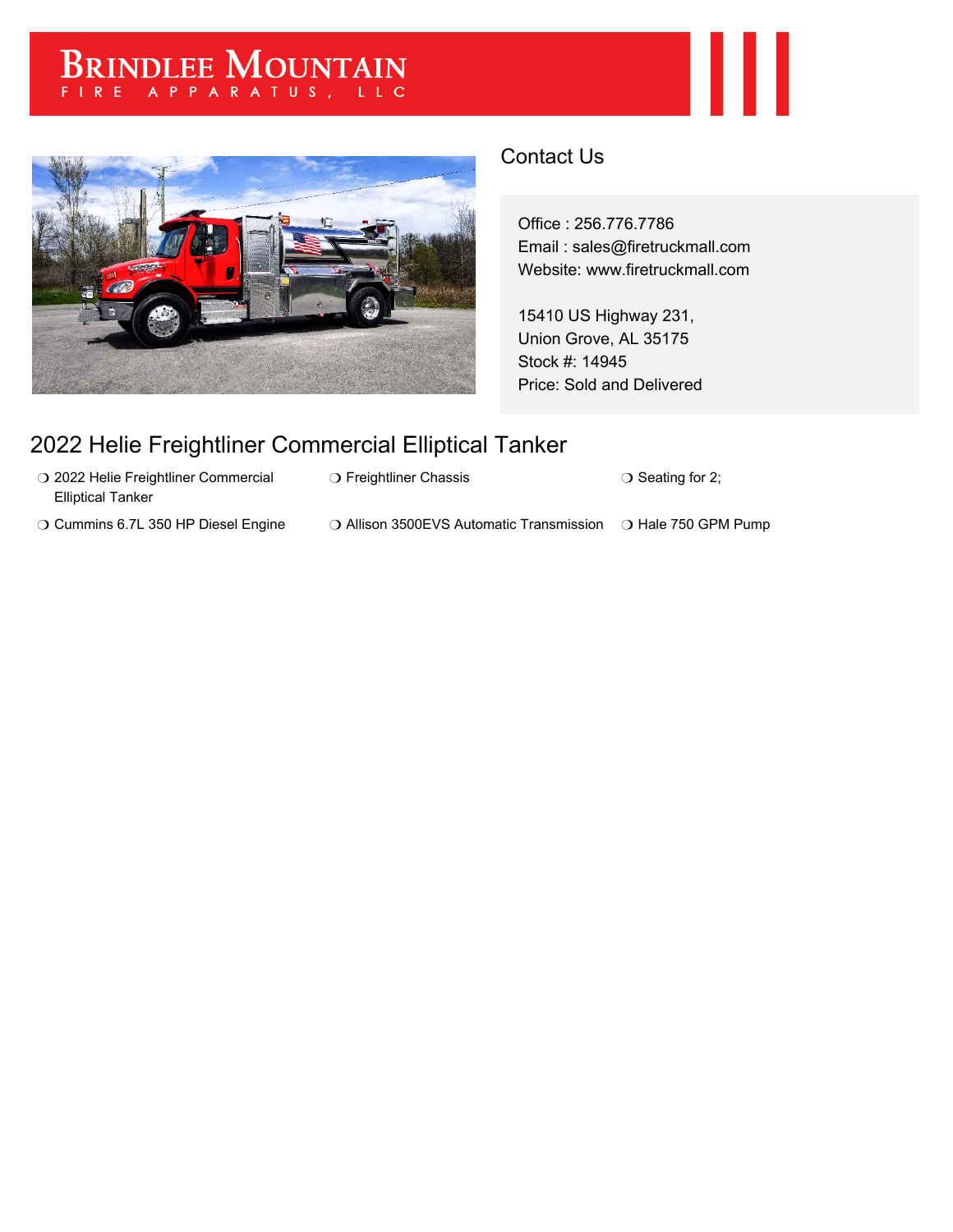❍ Air brake package

Lock differential Air ride suspension Dual 25'' round air horn with shield and pedal activation Alcoa polish aluminum wheels Full chrome hubs & nuts covers (2) front hooks, (2) rear hooks Task Force Tips electric monitor Rear Pneumatic electric automatic discharge with cab switch Newton Stainless Steel Swivel dump chute Slide-In additional aluminum compartments between cab & tank body Storage for Husky 2100 USG Porta-tank Husky 2100 USG double folding tank Passenger side ladder rack storage Rear compartments Custom aluminum console between seats with powerbar & USB Hard suctions hoses holders for 3 x 4'' Prestone heater

## LETTERING PACKAGE

3M reflective lettering (Fire Department design) Full rear NFPA compliant reflective chevron Rear bumper with NFPA reflective chevron

### SECURITY KIT

First aid kit Flares Extinguisher Road triangles H/D aluminum wheel chocks

### WARRANTIES

Lifetime polish aluminum tank body warranty New Freightliner International Medium truck warranty (5) years emergency lighting package (3) years pump warranty

**OTHERS** US custom paperwork, broker and border fees included Truck delivery USA & Canada (available)

❍ 2450 Gallon Tank ❍ NFPA longitudinal and traverse baffles  $(3)$  x 2  $1/2$  discharges (2) x 4'' rear inlets (1) x 4'' pre-connect  $\Omega$ 

Pump and Roll capabilities

◯ Air Conditioning  $\bigcirc$  Additional equipment not included with purchase unless otherwise listed. ❍ GVWR: 39,000

> Brindlee Mountain Fire Apparatus is one of the world's largest used fire truck sales and service companies. Based just outside of Huntsville, Alabama, the company has forty-five full-time personnel occupying over 12,000 square